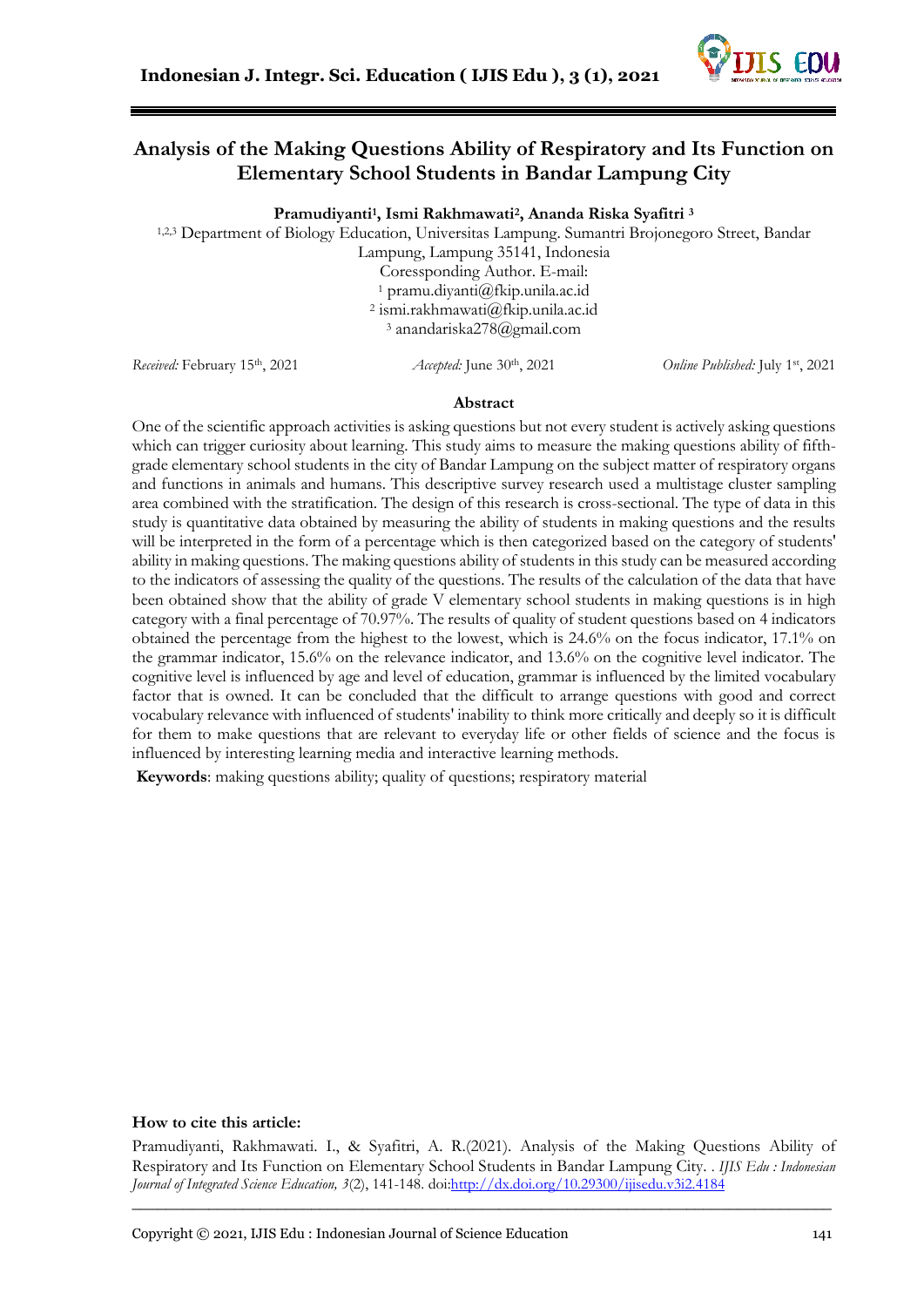

### **INTRODUCTION**

The 21st century has entered the era of globalization and has experienced the development of advanced and sophisticated science and technology. This means that human resources are required to have the ability as well as the skills to think critically, problems solving, collaborate, and adapt. This demand requires a solution that can help or at least initiate the emergence of these abilities and skills. Education is one of the government's efforts to anticipate this condition.

The abilities of students can be seen on results of the PISA (Program for International Student Assessment) and TIMSS (Trends in International Mathematics and Sciences Study) study in 2018, show that the science ability score obtained by students in Indonesia is 396 and is ranked 70th. Besides, the TIMSS survey results in 2015 show that the science ability score obtained by students in Indonesia is 397 and is ranked 45<sup>th</sup> out of 48 countries (Hadi et al., 2018).

The reasons for Indonesia getting low PISA scores include (1) the limited ability of students to express thoughts in writing, (2) students reading accuracy is still low, students are not used to connecting information in the text to be able to answer questions, (3) students' weak mastery of the basic concepts of science and their relation to everyday life (Pertiwi, Atanti, & Ismawati, 2018).

The basic concepts of science can be learned through a scientific approach. The scientific approach is learning that is centered on students which includes observing, asking, trying, associating, communicating (Kemendikbud, 2013). One of material at the elementary level is respiratory organs and their functions in animals and humans, can be learned using this approach. This material is easy related to everyday life and experienced by students at the elementary level.

One of the important activities of the scientific approach is questioning, associating, and communicating. Questions arise when a student has curiosity, from this curiosity then students will try to find answers to questions by collecting various sources of information, and then conclude answers to problems found by them in everyday life. All these things can be realized when teachers apply the scientific approach. Therefore, it is important to conduct a study to obtain information of elementary students' abilities in communicating their thoughts in the form of questions.

The level of the intellectual development of individuals aged 6-12 years is at a concrete operational stage. Children at this age can think systematically to achieve concrete solutions to problems (Ibda, 2015). Besides, children can think logically, understand conversational concepts, organize objects into classifications, and be able to remember, understand and solve concrete problems. At the age of 9-11 years is the age of elementary school (Nadratushalihah, 2012). In this period the child achieves high objectivity. This period can also be called the period where the child begins to investigate, trial and experiment which is stimulated by strong urges and curiosity.

Elementary school students' interest in solving a concrete problem will certainly cause curiosity to arise in them, this curiosity can be manifested in the form of questions, but it turns out that Indonesian students are still shy about expressing their curiosity. This is in line with some of the results of research conducted by previous research by (Widodo, Sumiati, & Setiawati, 2006) which was carried out with 3 cycles of students had been given more concrete directions to ask questions, the results showed that students who ask questions verbally are few and if they are not given a special opportunity to ask, students do not ask questions, therefore in their lessons they are allowed to write their questions. After being allowed specifically to write down the questions it turned out that they could come up with a lot of questions. This result is similar with previous studies that students rarely want to ask orally in class, but if allowed to write down their questions, they can come up with many questions (Chin & Chia, 2004). Further research was carried out in Bulak district, during the learning process there are still many students who find difficult to ask or answer because they are embarrassed and afraid to answer (Prayitno, Sulistyawati, & Wardani, 2016).

Based on the 21st ability, PISA and TIMSS result, questioning as important activity in scientific approach, and there is no similar research about making question ability in elementary level in Lampung, this study is important to carried out. This study analyses making questions ability on ten State Elementary School students in Bandar Lampung in the learning material of Respiratory Organs and their Functions in Animals and Humans. This research descript making question ability based on the factor and cognitive level.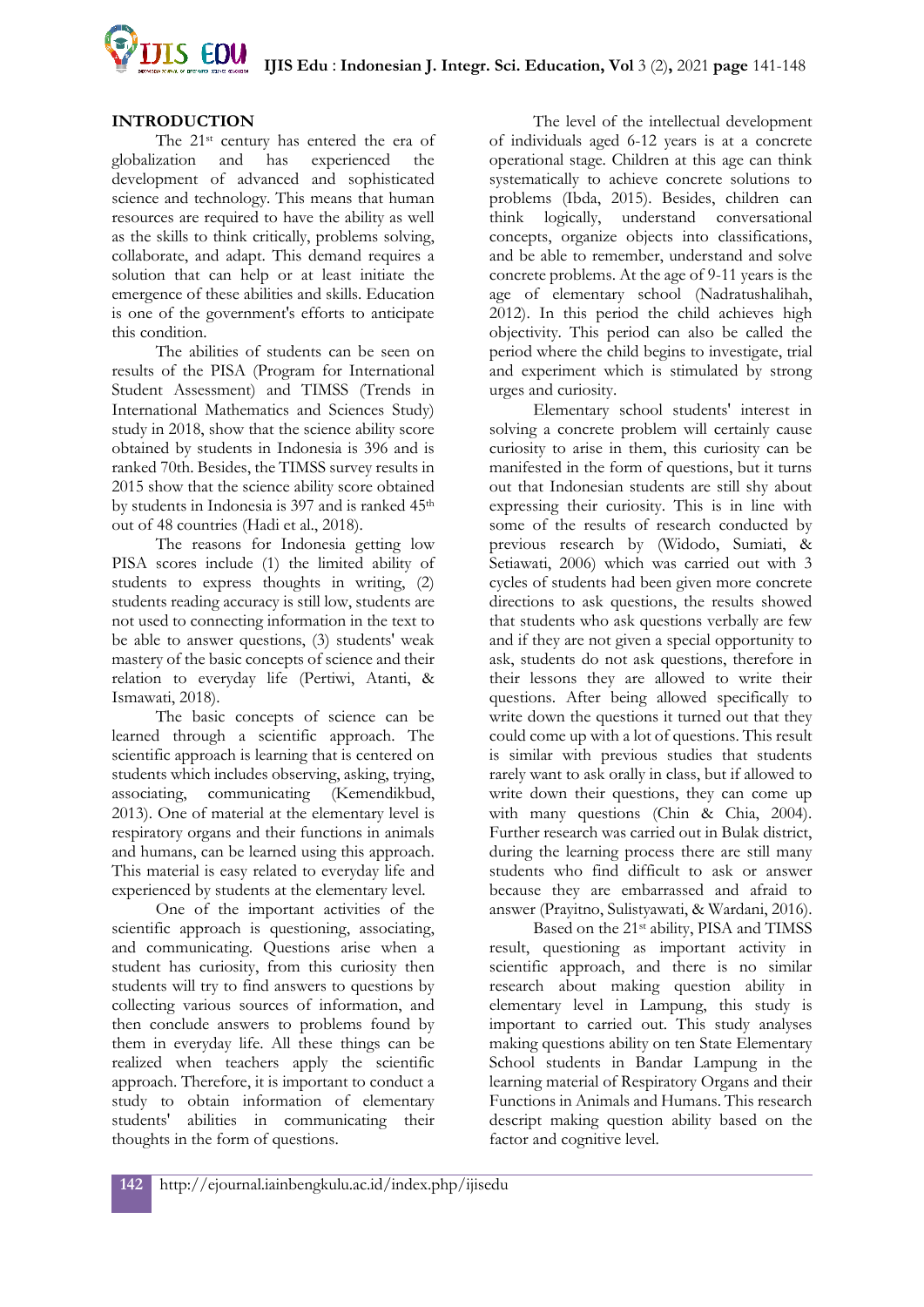

### **METHOD**

This research was conducted in the odd semester of the 2020/2021 school year in Public Elementary Schools in Bandar Lampung City. The population in this study were Public Elementary Schools in Bandar Lampung City, while the sample of this study were 10 State Elementary Schools which were grouped based on accreditation and spread over 5 sub-districts in the city of Bandar Lampung.

The sample was determined based on the cluster sampling area multistage combined with stratification techniques to obtain 10 samples of State Elementary Schools in the city of Bandar Lampung. The samples are located on Tanjung Senang, Labuhan Dalam, Way Dadi, Harapan Jaya, Beringin Raya, Kemiling Permai, Pahoman, Kupang Raya, Gulak Galik.

The design used in this study was a crosssectional descriptive survey. The type of data used in this research is quantitative data. The quantitative data in this research is the score of the students' questions. The question score is then named question quality or ability to make questions.

The question quality assessment instrument in this study refers to the question quality rubric (Pramudiyanti, et al, 2019). The indicators for assessing the quality of the question are: (1) cognitive level as listed in Bloom's taxonomy (levels C1 to C6), then (2) standard grammar that should be used to make questions, then (3) students focus on the concept being studied, and (4) question relevance made against the concept of lessons that are being studied by students. Each indicator has a minimum value of 1 and a maximum of 2. The score obtained is converted by dividing by the maximum number, which is 8 then multiplied by 100. The number obtained is adjusted to the quality category of the question. Another instrument is the observation sheet for the implementation of learning in the form of an observation sheet.

The data were analyzed using the percentage descriptive analysis referred to quantitative data into percentages to be interpreted based on high, medium, low, and very low categories. The procedure of this research is briefly explained that learning is carried out online using the whatsapp platform. After learning is complete students are asked to write one question on paper and send it via whatsapp. Besides, observation of the implementation of learning is carried out by observing learning

activities. The activities observed were: a) application of learning methods; b) learning media; c) providing motivation; d) attract focus attention; e) giving a positive response; f) giving assignments; g) delivery of learning reflections. This activity is carried out on the subject matter of Respiratory Organs and Their Functions in Animals and Humans.

### **RESULTS AND DISCUSSION**

Based on the results of observations learning process, three aspects are categorized as high, which are the application of interactive learning methods, assignments, and the use of interesting learning media with a percentage of 100%. Some aspects are low category with a percentage of 50%, which are aspects of providing motivation and focusing the attention of students. The percentage distribution every school related to online learning on the subject matter of respiratory organs and their functions in animals and humans in all schools has a percentage value of 68.75% which is categorized as medium.

Nine schools use whatsapp learning application and one school uses zoom meeting and google form. The instructional media presented by the teacher to students using books in which there are pictures and videos about the respiratory system on youtube. The form of assignments given by the teacher to students is objective questions or essays in printed books, or questions made by the teacher on google form, besides that the teacher also provides questions from learning videos given by the teachers.

All schools have not provided the opportunity to ask students questions, motivation, focus student attention, give positive responses to students who ask questions, and convey reflections on the learning that has taken place. The results of making questions ability are presented in Table 1. The question quality of students is categorized as high, with the highest quality score being 76.25 at SDN 2 Labuhan Dalam. This shows that the cognitive level of students is quite good because the ability to ask students is influenced by their cognitive level, if it is dominated by the C1 level, the category is moderate with quality and quantity in the low category (Zuraida, Syamsu, & Tanjung, 2019).

Teachers choose to use the WhatsApp application to interact with students because this application has advantages including being able to create groups members, this helps teachers to be able to add all their students into class groups,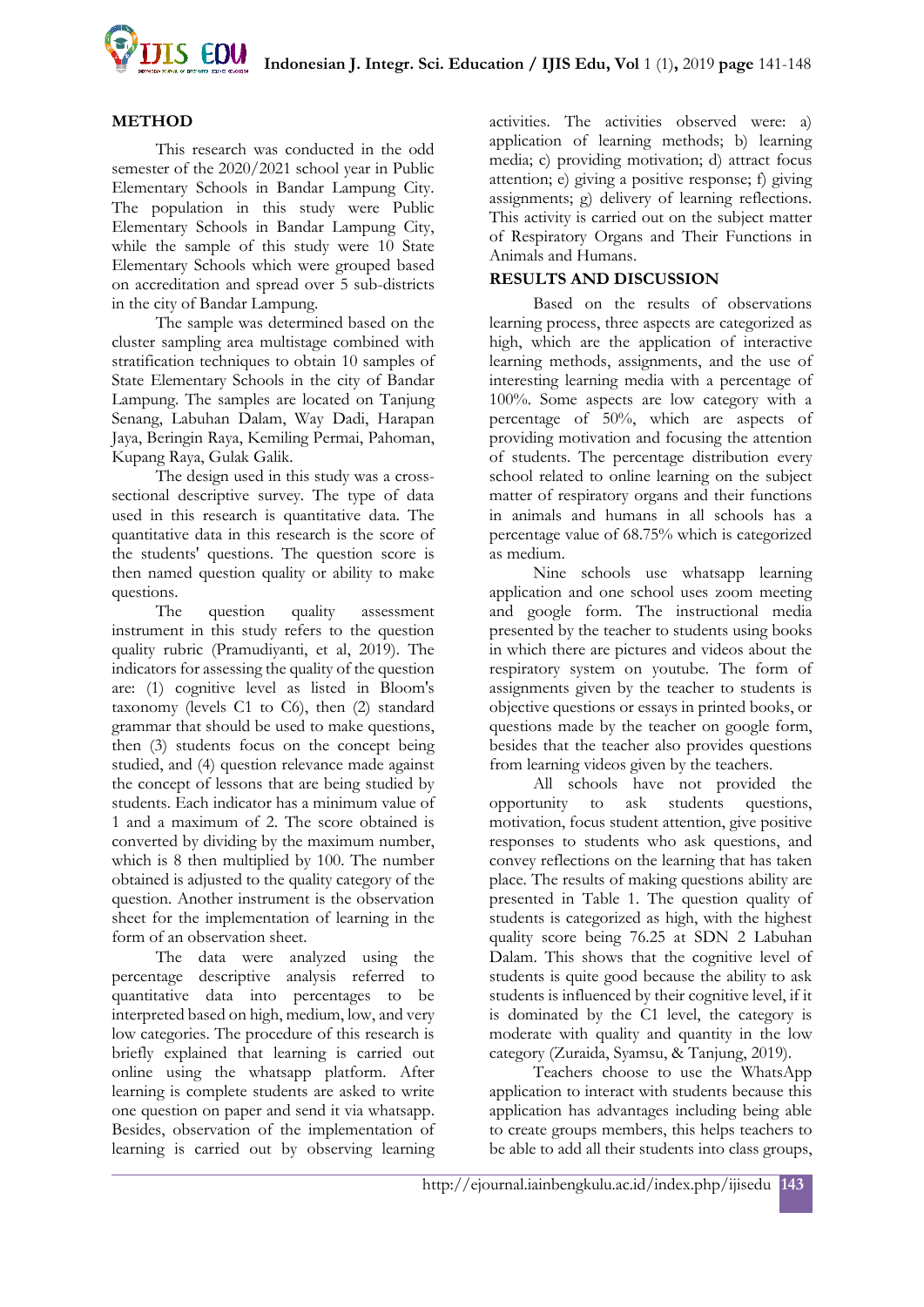

another advantage is that they can send files, pictures, voice messages, videos, GPS, web posts or links, emojis and so on. A useful feature for teachers and students during the online learning process, another advantage that this application has is that in WhatsApp text messages, bold, italic, and underline features can also be used which are very useful, for example, for affirming words and affirming certain terms (Amal, 2019). The use of Whatsapp in learning should be equipped with material, not just giving assignments, because it can increase student interest and achievement (Ratnasari, Ponoharjo., & Utami, 2020). Therefore, to comply student needs, learning can also be carried out face-toface as well as using Zoom.

Zoom application can help the implementation of online learning because it can facilitate video-based online learning that supports two-way interaction between teachers and students that is easy to use, effective, and video and audio quality can be maintained even though the internet connection is unstable, the security of recordings made on when the meeting takes place, it will be more awake (Brahma, 2020).

Choosing the right online learning support application will create a good learning atmosphere that will foster interest and curiosity of students so they will be able to make good quality questions, which of course these questions will focus on the material being taught.

The second factor that influences the high percentage acquisition on the "focus" indicator is

the subject matter of the respiratory organs is the use of interesting learning media by teachers for students. These factors are in the "high" category with a percentage of 100%. Asking is a verbal expression that asks for a response from someone that can be in the form of knowledge to things that are the result of consideration so that students become the focus for responding to learning (Rahmawaty & Arsyad, 2020).

Based on the results of observations made with class V science teachers, learning media in the form of books in which there are pictures and videos about the respiratory system on youtube are suitable for use when teaching elementary school students because they are a visual because can help visualize things that are abstract into things that are concrete. In practice, the use of visual media is mostly used by students aged 7-13 years. Students who are still at the elementary school level are not able to think abstractly so that the material being taught needs to be visualized in a real form. In this way, it can help children in the process of internalizing various knowledge taught by the teacher in the learning process (Suda, 2013), for example, during learning, the teacher displays a picture that shows the parts of organs in the respiratory system of animals or humans. This material can be taught using a guided inquiry model that can facilitate effective communication, including questioning skills (Amiasih, Santosa, & Dwiastuti, 2017). Thus, the selection of the right learning media and model is needed.

|                                         |                           |                        |                        | o                      |                        |                       |               |                                       |  |
|-----------------------------------------|---------------------------|------------------------|------------------------|------------------------|------------------------|-----------------------|---------------|---------------------------------------|--|
| $\mathbf{N}\mathbf{o}$                  | <b>Name of Schools</b>    | Indicator              |                        |                        |                        | Total<br><b>Score</b> | $\frac{0}{0}$ | <b>Quality of</b><br><b>Questions</b> |  |
|                                         |                           | $\mathbf{A}$           | B                      | C                      | D                      |                       |               |                                       |  |
| 1                                       | SDN 1 Tanjung Senang BDL  | 10                     | 11                     | 20                     | 10                     | 51                    | 63.75%        |                                       |  |
| 2                                       | SDN 2 Labuhan Dalam BDL   | 14                     | 16                     | 18                     | 13                     | 61                    | 76.25%        |                                       |  |
| 3                                       | SDN 1 Way Dadi BDL        | 13                     | 16                     | 22                     | 13                     | 64                    | 72.72%        | High                                  |  |
| 4                                       | SDN 1 Harapan Jaya BDL    | 17                     | 21                     | 33                     | 21                     | 92                    | $67.64\%$     |                                       |  |
| 5                                       | SDN 1 Beringin Raya BDL   | 19                     | 21                     | 34                     | 19                     | 93                    | 68.38%        |                                       |  |
| 6                                       | SDN 2 Kemiling Permai BDL | 11                     | 16                     | 20                     | 11                     | 58                    | 72.50%        |                                       |  |
| 7                                       | SDN 1 Pahoman BDL         | 10                     | 12                     | 20                     | 18                     | 60                    | 75%           |                                       |  |
| 8                                       | SDN 2 Pahoman BDL         | 10                     | 14                     | 20                     | 14                     | 58                    | 72.50%        |                                       |  |
| 9                                       | SDN 1 Kupang Raya BDL     | 11                     | 14                     | 20                     | 14                     | 59                    | 72.50%        |                                       |  |
| 10                                      | SDN 1 Gulak Galik BDL     | 11                     | 17                     | 20                     | 10                     | 58                    | 72.50%        |                                       |  |
| Sum                                     |                           | 126                    | 158                    | 227                    | 143                    | 654                   |               |                                       |  |
| Percentage of Each Indicator            |                           | 54.78<br>$\frac{0}{0}$ | 68.69<br>$\frac{0}{0}$ | 98.69<br>$\frac{0}{0}$ | 62.17<br>$\frac{0}{0}$ |                       |               |                                       |  |
| Percentage of Ability to Make Questions |                           | 70.97%                 |                        |                        |                        |                       |               |                                       |  |
| <b>Category Creating Questions</b>      |                           | High                   |                        |                        |                        |                       |               |                                       |  |

**Table 1. Distribution of the quality of student questions in several State Elementary Schools (SD) in Bandar Lampung City**

Note:  $A = C$ ognitive level (C1-C6) based on Bloom's revised taxonomy  $B =$  grammar;  $C = F$ ocus;  $D =$ Relevance.

The quality of the questions based on the indicators obtained several percentage differences (Table 2). This difference is thought to be influenced by several factors, for example,

**144** http://ejournal.iainbengkulu.ac.id/index.php/ijisedu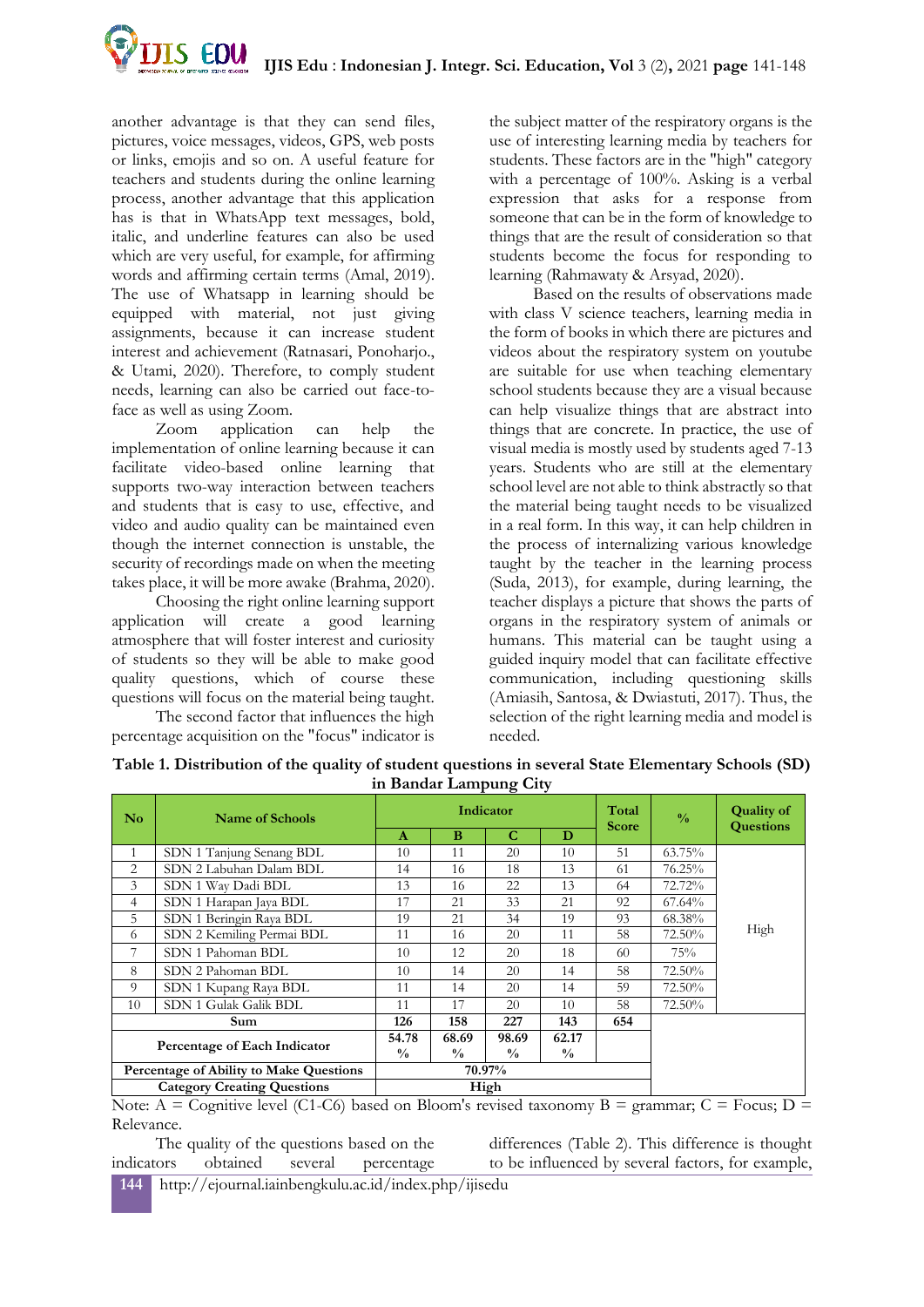

the cognitive level indicator has a lower percentage than the focus indicator. The low percentage obtained on the indicators of the cognitive level is influenced by age levels, children certainly have different abilities both in the ability to reason, think logically, remember, memorize, understanding and analyze. Children's cognitive abilities will increase every time (Bujuri, 2018). This cognitive ability can occur because it is influenced by several factors, such as brain volume, food, education, experience, and the environment but, in the context of cognitive development of a process, the most influential factors are experience and environmental factors. As stated by Piaget, active humans continuously make adjustment in the process of their interactions with the environment (Bujuri, 2018).

Another indicator that gets a lower percentage is focus. Children who are still in elementary school only have limited vocabulary, namely vocabulary that is often used in daily activities (daily activity) and are likely to be heard by them often. They have not been able to use high scientific vocabulary or those that are rarely used in daily activities, so it is difficult for them to compile the vocabulary according to good and correct Indonesian grammar rules (Bujuri, 2018).

The relevance indicator also has a low percentage compared to the focus indicator. The low percentage obtained is because students sometimes tend to be fixated on the material taught by the teacher only so that many of them are less able to think more critically and deeply to better understand the material being taught. The impact causes them to be less able to make

questions that relate knowledge from the material being studied with everyday life or with other fields of science. Other factors that influence questioning skills are interest, curiosity, teacher, and learning environment. A learning environment that is not monotonous can motivate students to ask and answer questions, and respect the opinions of others (Noprah, 2017).

Based on the data on Table 2, indicator A (cognitive level based on revised Bloom's taxonomy) more students get a score of 1, this means that more questions made by students are at the cognitive level C1-C3, then on indicator B (grammar), more students got a score of 1 as well, this means that there are still many students who write questions using poor grammar. Furthermore, for indicator C (focus) more students got a score of 2 so this means that the questions made by students have focused on the depth of the subject matter of the respiratory organs and their functions in animals and humans and the last indicator is indicator D (relevance), at This indicator is more students who get a score of 1. This means that more questions made by students are less relevant because of the inability of students to think more critically to make questions that are related to the material being studied with other fields of science and with daily life. Thus, question and answer activities can generate student curiosity, interest, and attention on a topic being discussed, and also can diagnose learning difficulties during the learning process (Sukriyatun, 2016).

|                | o                         |                   |                | . .   |                |          |                |       |                |  |
|----------------|---------------------------|-------------------|----------------|-------|----------------|----------|----------------|-------|----------------|--|
|                | Name of Schools           | % Each Indicators |                |       |                |          |                |       |                |  |
| <b>No</b>      |                           | A                 |                | B     |                | С        |                | D     |                |  |
|                |                           |                   | $\overline{2}$ |       | $\overline{2}$ |          | $\overline{2}$ | 1     | $\overline{2}$ |  |
| 1              | SDN 1 Tanjung Senang BDL  | 100               | $\Omega$       | 90    | 10             |          | 100            | 100   | $\Omega$       |  |
| 2              | SDN 2 Labuhan Dalam BDL   | 60                | 40             | 40    | 60             | 20       | 80             | 70    | 30             |  |
| 3              | SDN 1 Way Dadi BDL        | 81.81             | 9.09           | 54.54 | 45.45          | $\Omega$ | 100            | 81.81 | 9.09           |  |
| $\overline{4}$ | SDN 1 Harapan Jaya BDL    | 100               | $\Omega$       | 76.47 | 23.52          | 5.88     | 94.11          | 76.47 | 23.52          |  |
| 5              | SDN 1 Beringin Raya BDL   | 90                | 10             | 60    | 40             | $\Omega$ | 100            | 60    | 40             |  |
| 6              | SDN 2 Kemiling Permai BDL | 90                | 10             | 30    | 70             | $\Omega$ | 100            | 100   | $\Omega$       |  |
|                | SDN 1 Pahoman BDL         | 88.23             | 11.76          | 76.47 | 23.52          | $\Omega$ | 100            | 88.23 | 11.76          |  |
| 8              | SDN 2 Pahoman BDL         | 90                | 10             | 40    | 60             | $\Omega$ | 100            | 90    | 10             |  |
| $\Omega$       | SDN 1 Kupang Raya BDL     | 100               | $\Omega$       | 80    | 20             | $\Omega$ | 100            | 20    | 80             |  |
| 10             | SDN 1 Gulak Galik BDL     | 100               | $\Omega$       | 60    | 40             |          | 100            | 60    | 40             |  |

**Table 2. Percentage Per Indicator for Assessing the Quality of Student Questions**

Note:  $A = C$ ognitive level based on Bloom's revised taxonomy;  $B =$  grammar;  $C = F$ ocus;  $D =$  Relevance

Based on the assessment of the quality of the questions seen from the indicators of the cognitive level, the sample questions in Figure 1 are included in questions that are classified as

high-level cognitive questions at the C4 level. The cognitive level is the level of the thinking process in each starting from the lowest level to the highest level. These questions are classified into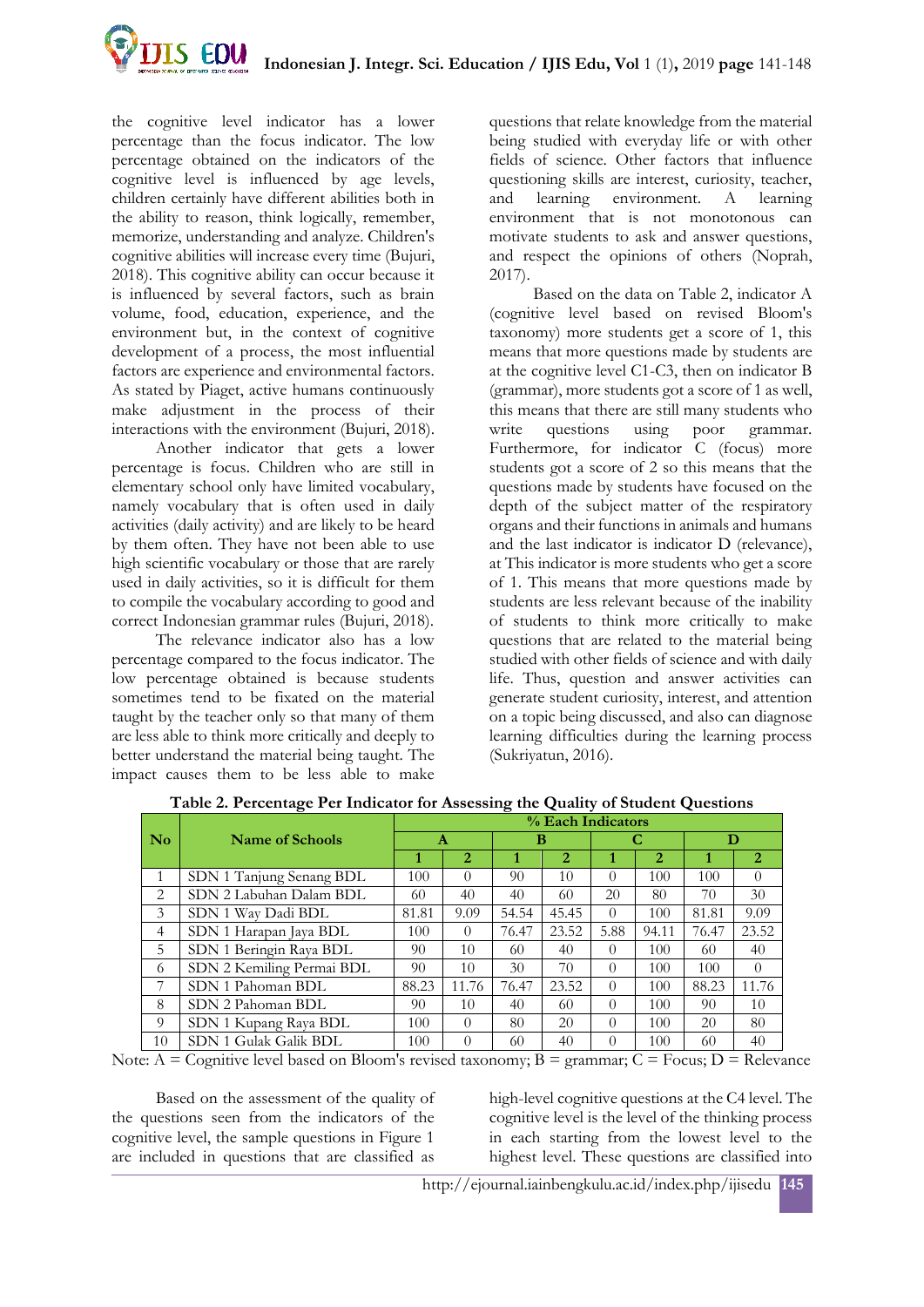

C4 level questions because they require elementary students to think about analyzing, to answer this question elementary students need to break down information into several parts to find assumptions, distinguish opinions and facts and find causal relationships. This question requires understanding the meaning of breathing, what are the uses of breathing, and what if not breathing so that breathing is important for the survival of a living being.

The sample questions in Figure 1 include questions with a good grammar. Grammar is the rules that govern the use of a good and correct language structure to be used as a benchmark in using language. This grammar is important to use so the questions made can be conveyed clearly. This question has good grammar because this question starts with a capital letter, there is a question word "Why" and there is a question mark at the end of the question.

The questions in Figure 1 include the relevant questions. Relevant is the relationship between one thing and another, namely questions related to everyday life or questions related to other fields of science. This question is relevant because it links knowledge between the subject matter being studied with everyday life, which is asking the importance of air for living things. The questions in Figure 1 also include questions that focus on the material being taught because these questions ask things that are by the material being taught, namely respiratory organs in animals and humans. Even though the skill of making questions can be further optimized by understanding the arrangement of the order of questions and systematically making questions based on higher order thinking skills (Indriyani, 2019).



### **Figure 1. Example of a Question that is Assessed from the Quality of the Question: "Why is air is so important for living things?"**

The implementation of online learning on the subject matter of respiratory organs and their functions in animals and humans may affect the quality of the questions made by students. The relationship between the two is illustrated in the following diagram on Figure 2.

Most of the online lessons on the subject matter of respiratory organs and their functions in animals and humans are in medium category

(Figure 2) which means that teachers need to further improve the quality of learning. implementation of learning that takes place can be expected to affect the quality of student questions. As many as 3 out of 4 indicators of the quality of student questions, namely indicators of cognitive level, grammar, and relevance, obtained a lower percentage. Only the focus indicator gets the highest percentage.



#### **Figure 2. Diagram observation result of online learning on the subject matter of Respiratory Organs and Their Functions in Animals and Humans with the quality value of student questions.**

The focus indicator has the highest percentage at 24.6%. This means that most of the questions written by students have focused on the depth of respiratory material and its function in animals and humans. This can be influenced by several factors, such as the application of interactive learning methods by the teacher, the use of interesting learning media, and assignments that are given.

The first factor that affects the high percentage of the focus indicator is the application of interactive learning methods by the teacher. This factor is high category with a percentage of 100%. This is following the results of observations with fifth grade science teachers related to the learning process carried out online on the subject matter of respiratory organs and their functions in animals and humans. Even though learning is done online, teachers find ways to still be able to interact with students, such as by using the WhatsApp application to create class groups.

The second factor can increase students' understanding of the topic is learning process. It will spur interest and curiosity in him to ask questions of good quality which of course these questions will focus on the material being taught. Science learning with practicum activities can be a solution to increase interaction between teachers and students as part of direct questioning skills so as to improve students' critical thinking skills (Norhasanah, 2018). In online learning, students should be given the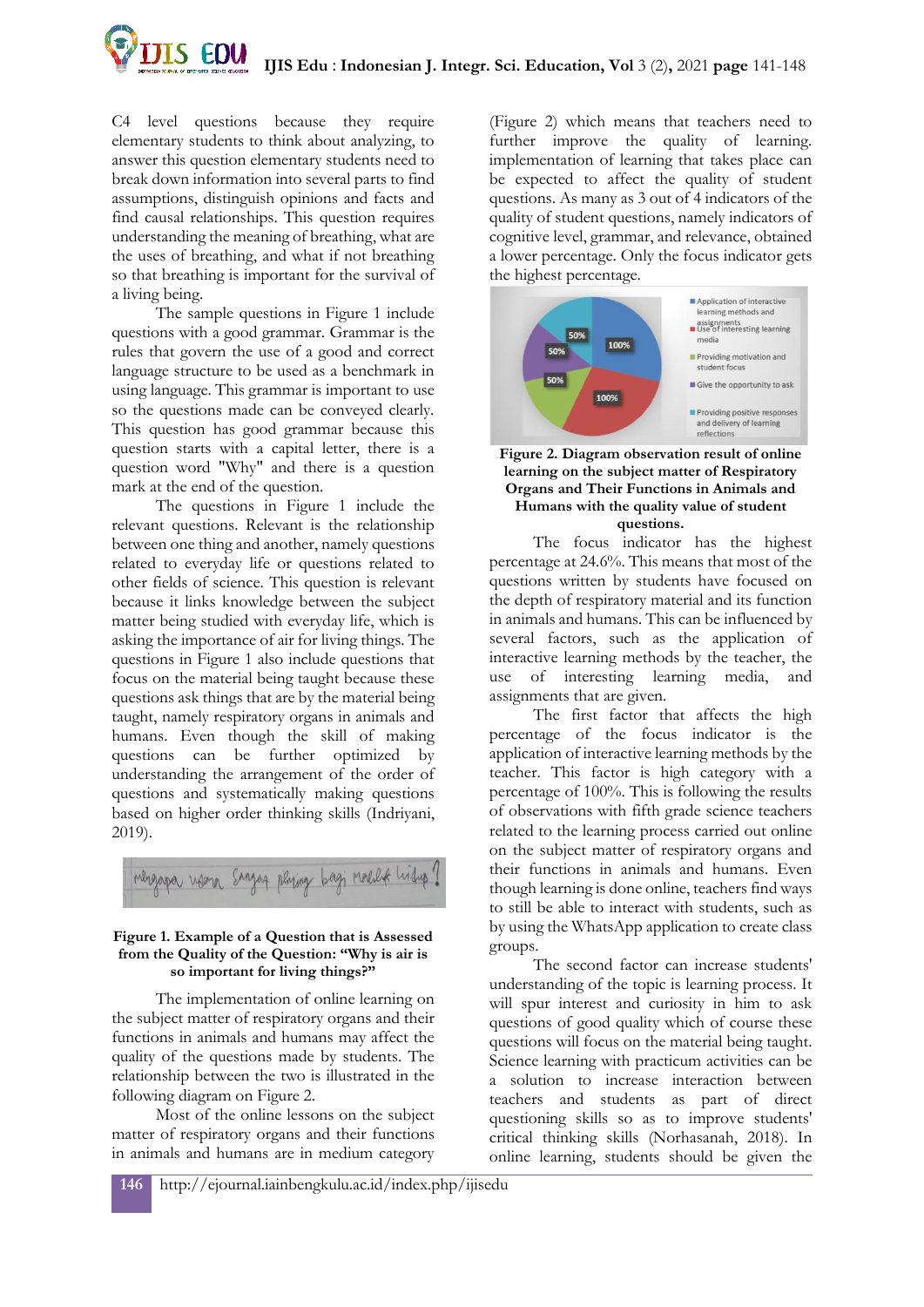**IS EDU Indonesian J. Integr. Sci. Education / IJIS Edu, Vol** 1 (1)**,** 2019 **page** 141-148

opportunity to ask and answer questions in discussions, teachers must also provide fast and accurate responses so that students get direct feedback (Susilowati, 2020).

The third factor that influences the high percentage acquisition of the focus indicator is the subject matter of the respiratory organs and their function in animals and humans is the assignment of tasks. Giving tasks to students will certainly have a positive impact on them, especially if the assignment relates to the knowledge that has been learned and is also very important. they are interested in it, it will make them more excited and this knowledge will be remembered longer by them, besides that students have opportunity to develop, have the courage to take the initiative, and be responsible to themselves (Winarno, 1986).

Giving assignments to students will make them understand more about the topic being studied, make students more enthusiastic, active, responsible for themselves and dare to take the initiative so that students will be more trained to be actively involved when learning takes place. By making quality questions which of course these questions will focus on the material being taught.

Also, there are other aspects, which are providing motivation, the aspect of allowing asking questions, the aspect of focusing student attention, giving positive responses and delivering learning reflections, getting a percentage of 50% which is categorized as low because the teachers do not provide motivation, does not provide opportunities for students to ask questions, not trying to focus the attention of students by asking them to pay attention to friends who are asking and not giving positive responses to students who have asked.

Assignments has an impact on the activeness of students in asking questions. There are only few students who actively participate in making questions related to material about the respiratory system, but this does not affect the quality of questions made by students because it only affects the number of questions from participants. Students and teachers have implemented online learning methods that are facilitated by several applications and have also used appropriate learning media which of course has a positive impact that arouses interest and curiosity in them.

## **CONCLUSION**

Based on the descriptions it can be concluded that the average making questions

ability of grade fifth grade elementary school students in Bandar Lampung on the subject matter of respiratory has high quality. It is necessary to follow up on the implementation of learning in the aspects of focusing attention, providing motivation, and providing the opportunity to ask questions to further investigate the impact on the quality of indicator questions.

## **REFERENCES**

- Amal, B. K. (2019). Pembelajaran Blended Learning Melalui Whatsapp Group (Wag). *Prosiding Seminar Nasional Fakultas Ilmu Sosial Universitas Negeri Medan*, *3*, 700–702.
- Amiasih, T., Santosa, S., & Dwiastuti, S. (2017). Peningkatan Kemampuan Bertanya dan Keaktifan Berkomunikasi Peserta Didik melalui Penerapan Model Inkuiri Terbimbing Improvement of Student ' s Asking Question Ability and Communication Activeness Through Inquiry. *BIOEDUKASI (Jurnal Pendidikan Biologi)*, *10*, 7–11.
- Brahma, I. A. (2020). Penggunaan Zoom Sebagai Pembelajaran Berbasis Online Dalam Mata Kuliah Sosiologi dan Antropologi Pada Mahasiswa PPKN di STKIP Kusumanegara Jakarta. *Aksara: Jurnal Ilmu Pendidikan Nonformal*, *6*(2), 97. https://doi.org/10.37905/aksara.6.2.97- 102.2020
- Bujuri, D. A. (2018). Analisis Perkembangan Kognitif Anak Usia Dasar dan Implikasinya dalam Kegiatan Belajar Mengajar. *LITERASI (Jurnal Ilmu Pendidikan)*, *9*(1), 37. https://doi.org/10.21927/literasi.2018.9( 1).37-50
- Chin, C., & Chia, L. G. (2004). Implementing project work in biology through problembased learning. *Journal of Biological Education*, 3*8*(2), 69–75. https://doi.org/10.1080/00219266.2004. 9655904